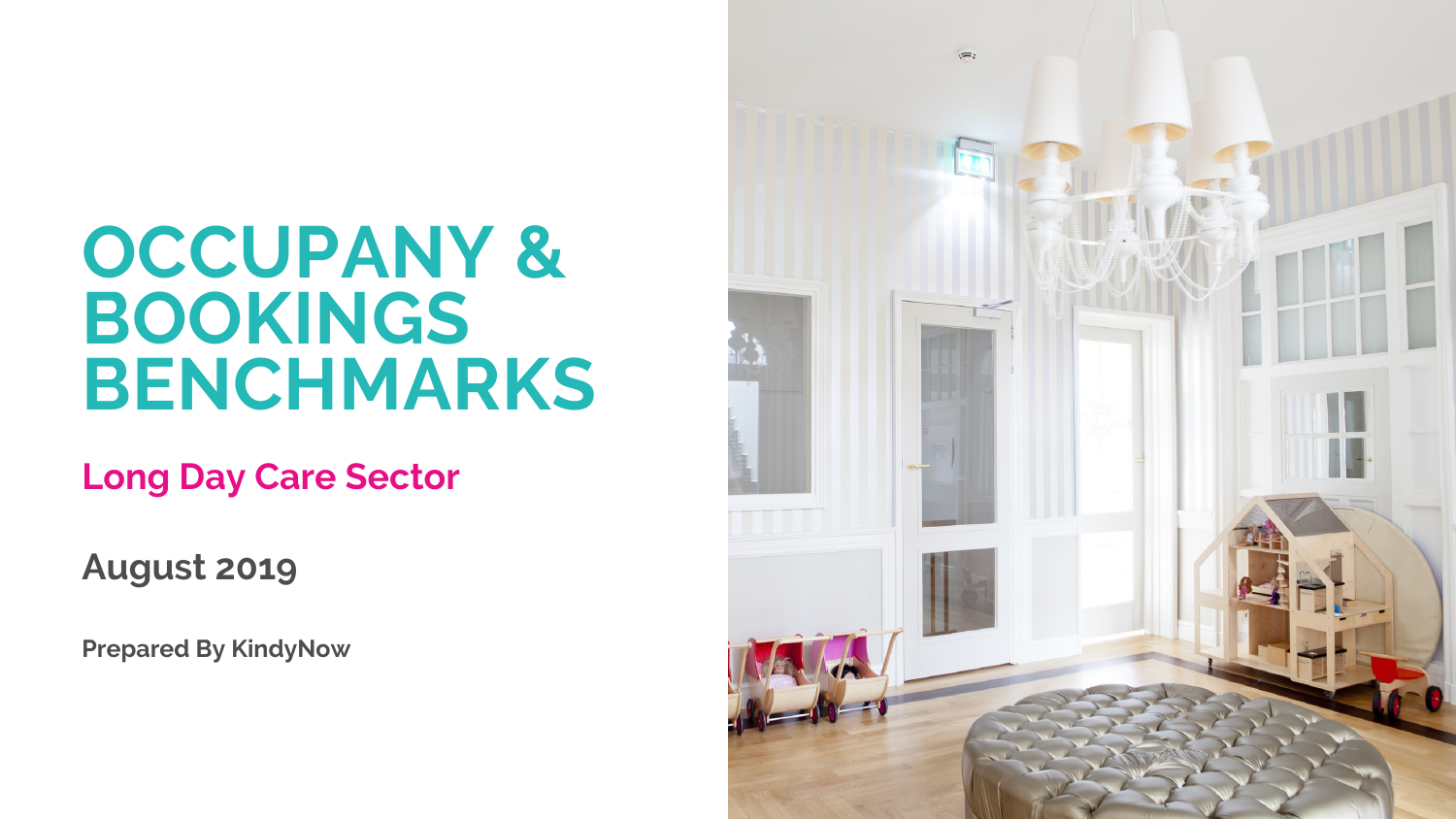## **Summary**

- Over 1m bookings were analysed across hundreds of services operated by dozens of providers.
- The total number of bookings per service in August 2019 was almost identical to that in July 2019.  $\bullet$ As a result the average service would have seen no material increase in revenue in August 2019.
- Whilst total bookings remained the same, occupancy grew in August 2019 from July 2019 by 4.8%. This was due to there being 22 weekdays in August 2019 compared to 23 in July 2019.
- Permanent bookings and casual (extra-day, non-permanent) bookings both grew in August 2019 on a per day basis. Permanent bookings had a slightly higher growth rate than casual bookings.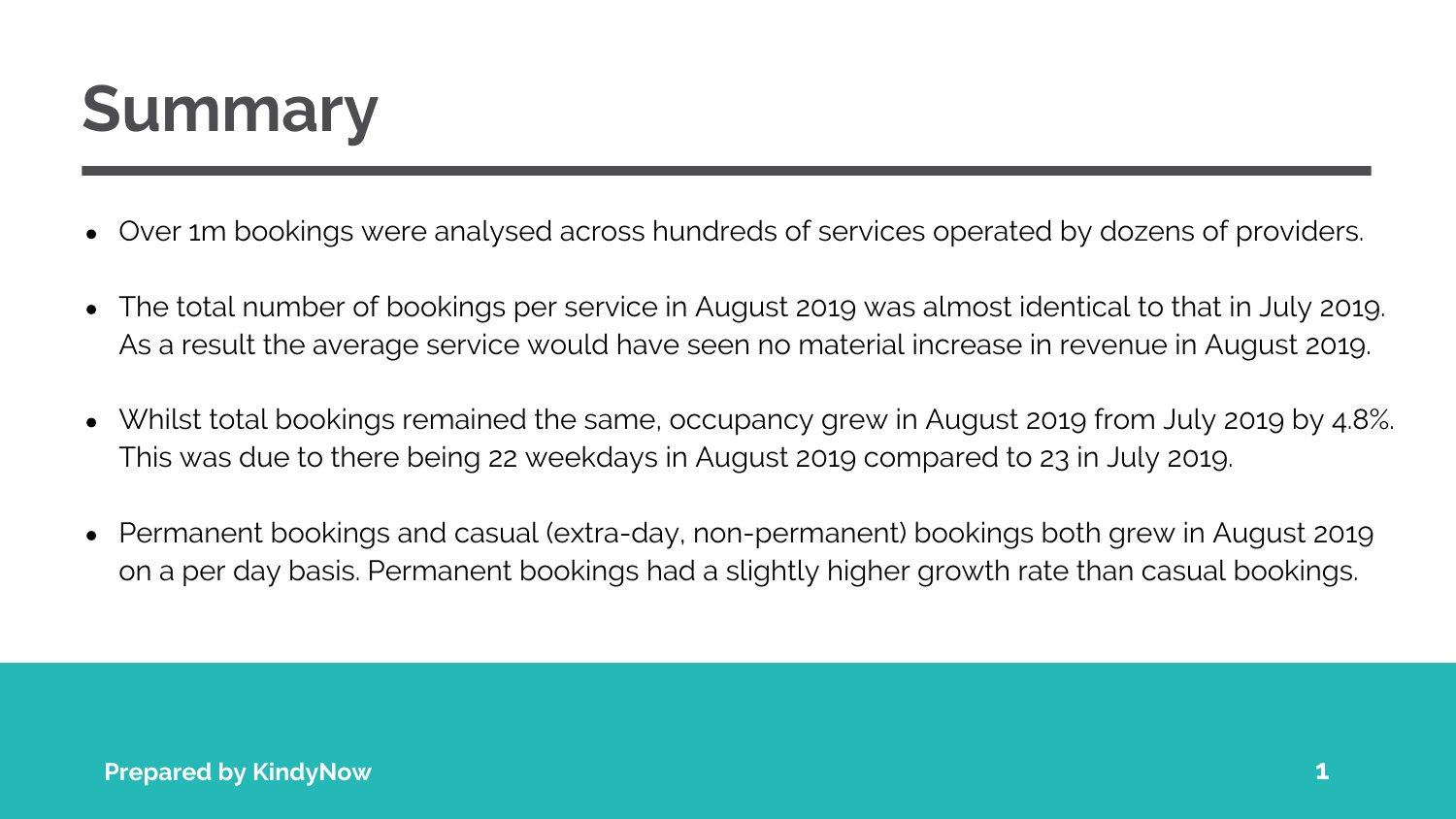## **Occupancy - Aug 2019**



## **Occupancy Increase From July 2019 77%** ↑**4.8%**

\*\*Excludes Before School Care, After School Care and Vacation Care bookings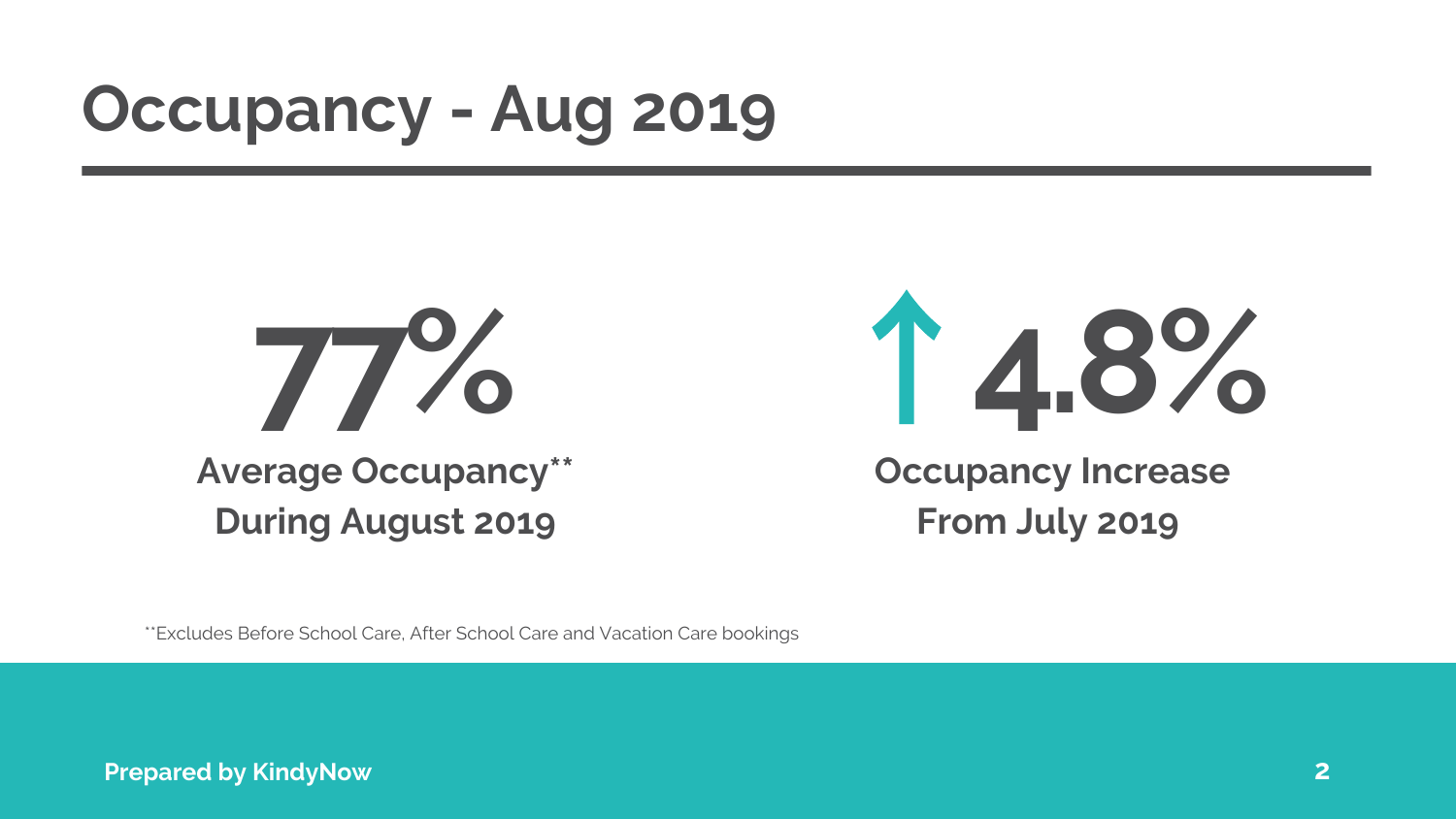## **Permanent Bookings - Aug 2019**

**Permanent Bookings\*\* Per Service** (90 Licensed Places)



**Permanent Bookings\*\* Per Day Per Service** (90 Licensed Places)



\*\*Excludes Before School Care, After School Care and Vacation Care bookings

# **66** ↑**5.1%**

### **Increase In Permanent Bookings Per Day From July 2019**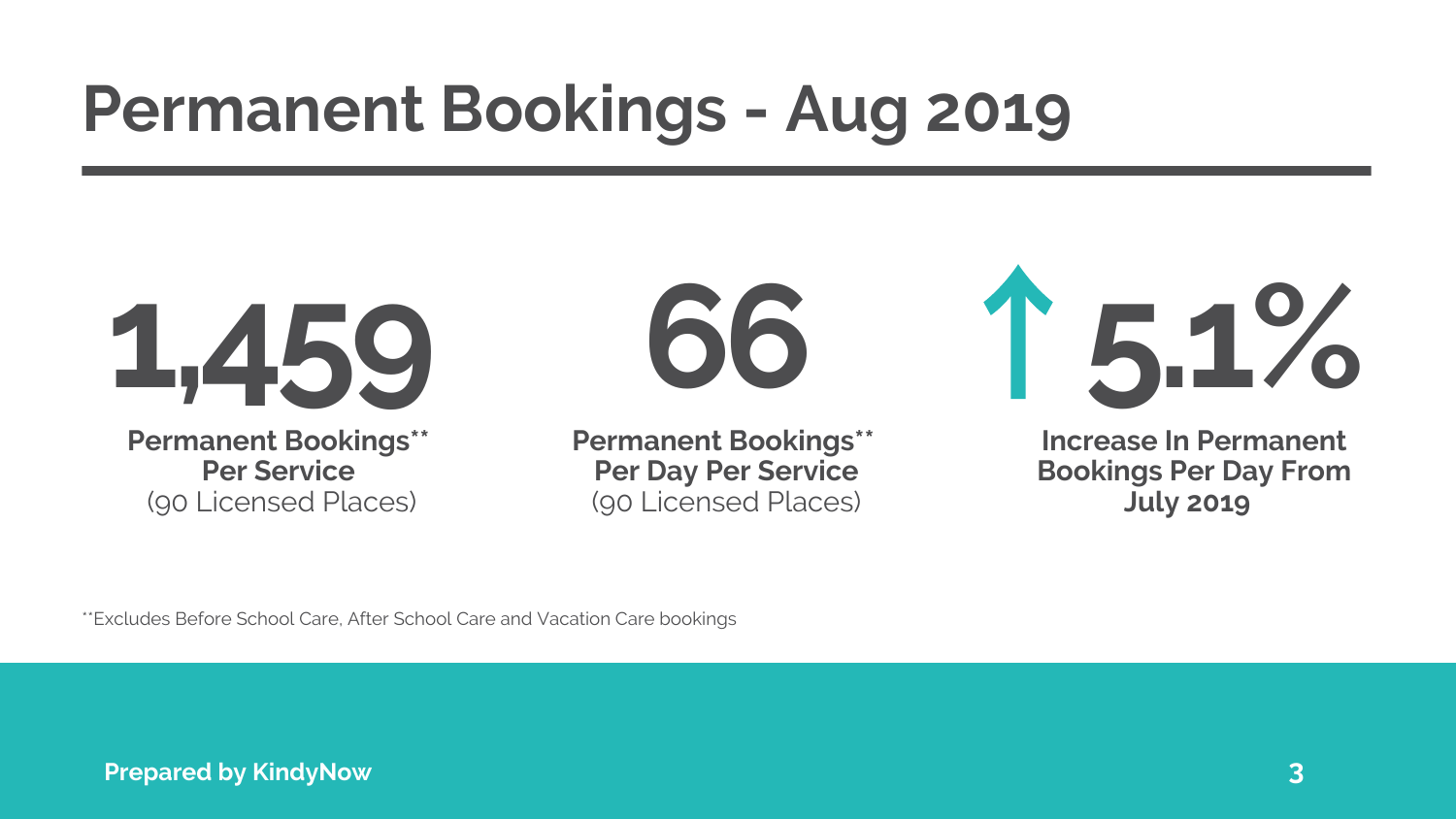## **Casual Bookings - Aug 2019**



\*\*Excludes Before School Care, After School Care and Vacation Care bookings

**4**

**Casual Bookings\*\* Per Service** (90 Licensed Places)



**Casual Bookings\*\* Per Day Per Service** (90 Licensed Places)

## ↑**4.2% Increase In Casual Bookings Per Day From July 2019**